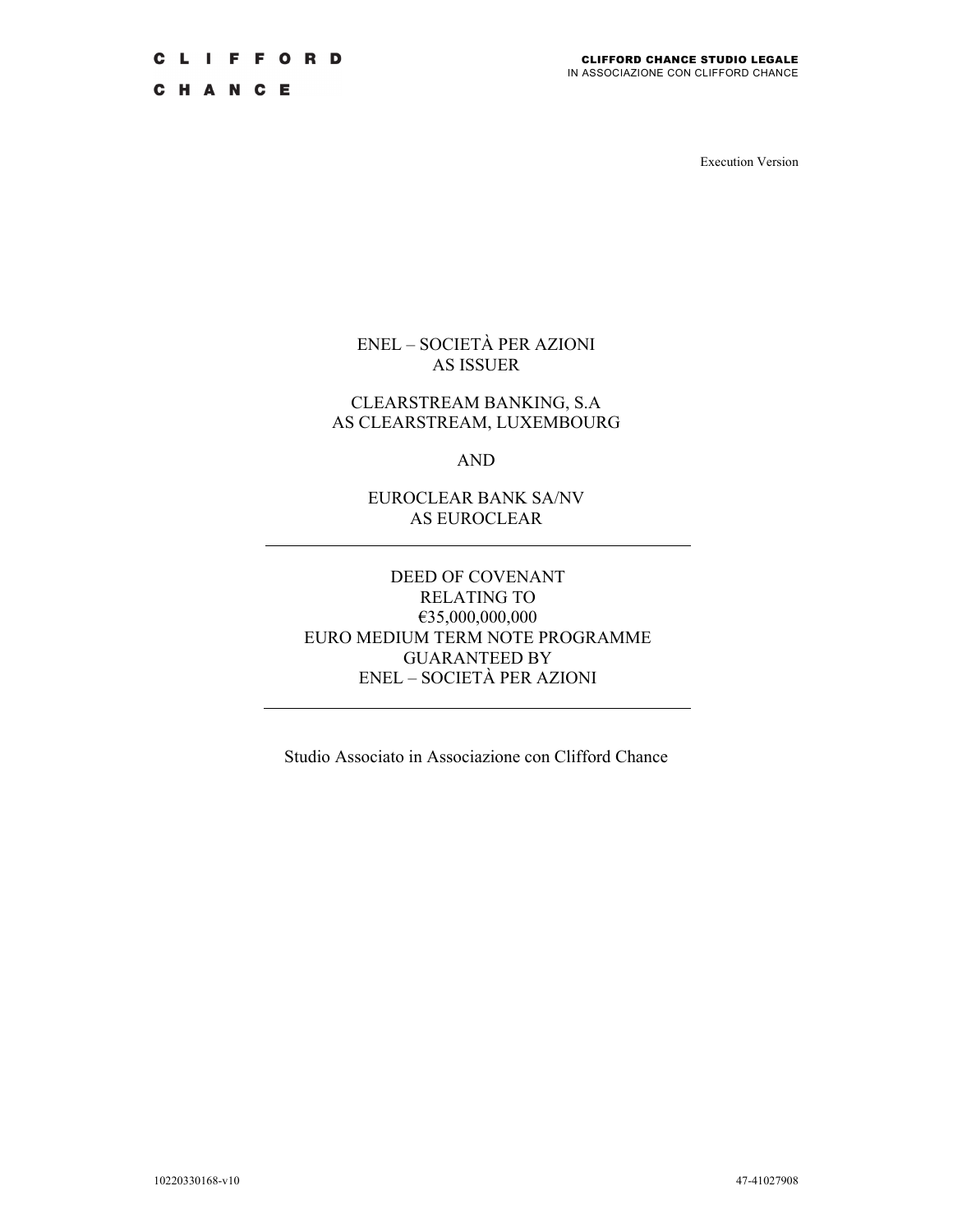## **THIS DEED OF COVENANT** is made on 7 January 2022

#### **BY:**

- (1) **ENEL SOCIETÀ PER AZIONI**, a company incorporated in the Republic of Italy having its registered office at Viale Regina Margherita 137, 00198 Rome, Italy (the "**Issuer**");
- (2) In favour of the account holders or participants specified below of **CLEARSTREAM BANKING, S.A**. ("**Clearstream, Luxembourg**");and
- (3) **EUROCLEAR BANK SA/NV** ("**Euroclear**") and/or any other additional clearing system or systems as is specified in the Final Terms relating to any Note (as defined below) (each, a "**Clearing System**").

# **WHEREAS**:

- (A) The Issuer has entered into an amended and restated Programme Agreement (the "**Programme Agreement**", which expression includes the same as it may be amended, supplemented, novated or restated from time to time) dated 7 January 2022 with ENEL Finance International N.V. and the Dealers named in it under which the Issuer proposes from time to time to issue Notes (the "**Notes**").
- (B) Certain of the Notes will initially be represented by, and comprised in, Global Notes, in each case representing a certain number of underlying Notes (the "**Underlying Notes**").
- (C) Each Global Note may, after issue, be deposited with a depositary for one or more Clearing Systems (together, the "**Relevant Clearing System**"). Upon any deposit of a Global Note, the Underlying Notes represented by the Global Note will be credited to a securities account or securities accounts with the Relevant Clearing System. Any account holder with the Relevant Clearing System which has Underlying Notes credited to its securities account from time to time (each, a "**Relevant Account Holder**") will, subject to and in accordance with the terms and conditions and operating procedures or management regulations of the Relevant Clearing System, be entitled to transfer the Underlying Notes and (subject to and upon payment being made by the Issuer to the bearer in accordance with the terms of the relevant Global Note) will be entitled to receive payments from the Relevant Clearing System calculated by reference to the Underlying Notes credited to its securities account.
- (D) In certain circumstances specified in each Global Note, a Global Note will become void. The time at which a Global Note becomes void is referred to as the "**Relevant Time**". In those circumstances, each Relevant Account Holder will, subject to and in accordance with the terms of this Deed, acquire against the Issuer all those rights which the Relevant Account Holder would have had if, prior to the Global Note becoming void, duly executed and authenticated Definitive Notes had been issued in respect of its Underlying Notes and the Definitive Notes were held and beneficially owned by the Relevant Account Holder.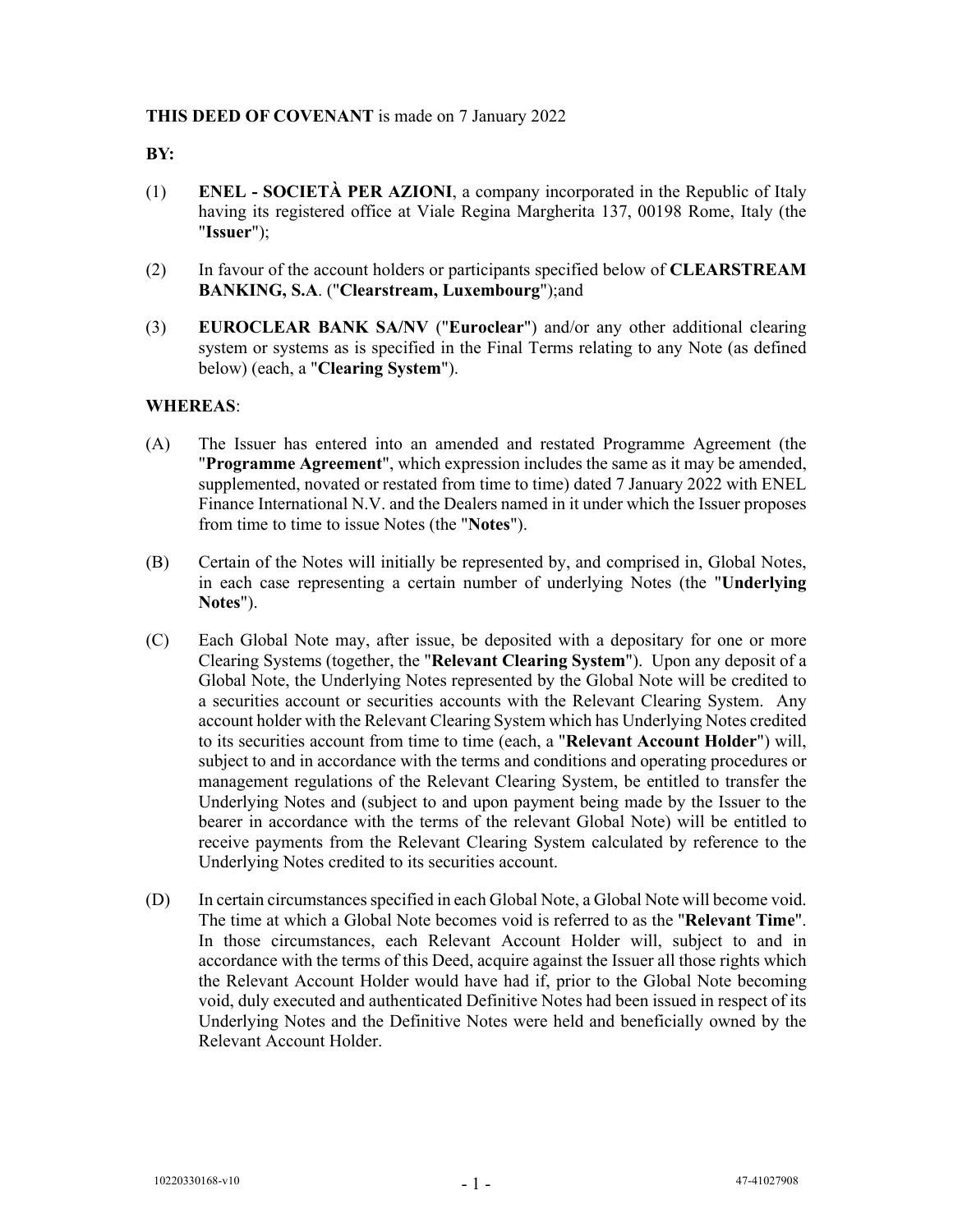## **NOW THIS DEED WITNESSES** as follows:

1. If any Global Note becomes void in accordance with its terms, the Issuer covenants with each Relevant Account Holder (other than any Relevant Account Holder which is an account holder of any other Relevant Clearing System) that each Relevant Account Holder shall automatically acquire at the Relevant Time, without the need for any further action on behalf of any person, against the Issuer all those rights which the Relevant Account Holder would have had if at the Relevant Time it held and beneficially owned executed and authenticated Definitive Notes in respect of each Underlying Note represented by the Global Note which the Relevant Account Holder has credited to its securities account with the Relevant Clearing System at the Relevant Time.

The Issuer's obligation under this Clause shall be a separate and independent obligation by reference to each Underlying Note which a Relevant Account Holder has credited to its securities account with the Relevant Clearing System and the Issuer agrees that a Relevant Account Holder may assign its rights under this Deed in whole or in part.

- 2. The records of the Relevant Clearing System shall be conclusive evidence of the identity of the Relevant Account Holders and the number of Underlying Notes credited to the securities account of each Relevant Account Holder. For these purposes, a statement issued by the Relevant Clearing System stating:
	- (a) the name of the Relevant Account Holder to which the statement is issued; and
	- (b) the aggregate nominal amount of Underlying Notes credited to the securities account of the Relevant Account Holder as at the opening of business on the first day following the Relevant Time on which the Relevant Clearing System is open for business,

shall be conclusive evidence of the records of the Relevant Clearing System at the Relevant Time.

- 3. In the event of a dispute, the determination of the Relevant Time by the Relevant Clearing System shall (in the absence of manifest error) be final and conclusive for all purposes in connection with the Relevant Account Holders with securities accounts with the Relevant Clearing System.
- 4. The Issuer undertakes in favour of each Relevant Account Holder that, in relation to any payment to be made by it under this Deed, it will comply with the provisions of Condition 8 to the extent that they apply to any payment in respect of Underlying Notes as if those provisions had been set out in full in this Deed.
- 5. The Issuer will pay any stamp and other duties and taxes, including interest and penalties, payable on or in connection with the execution of this Deed and any action taken by any Relevant Account Holder to enforce the provisions of this Deed against the Issuer.
- 6. The Issuer represents, warrants and undertakes with each Relevant Account Holder that it has all corporate power, and has taken all necessary corporate or other steps, to enable it to execute, deliver and perform this Deed, and that this Deed constitutes a legal, valid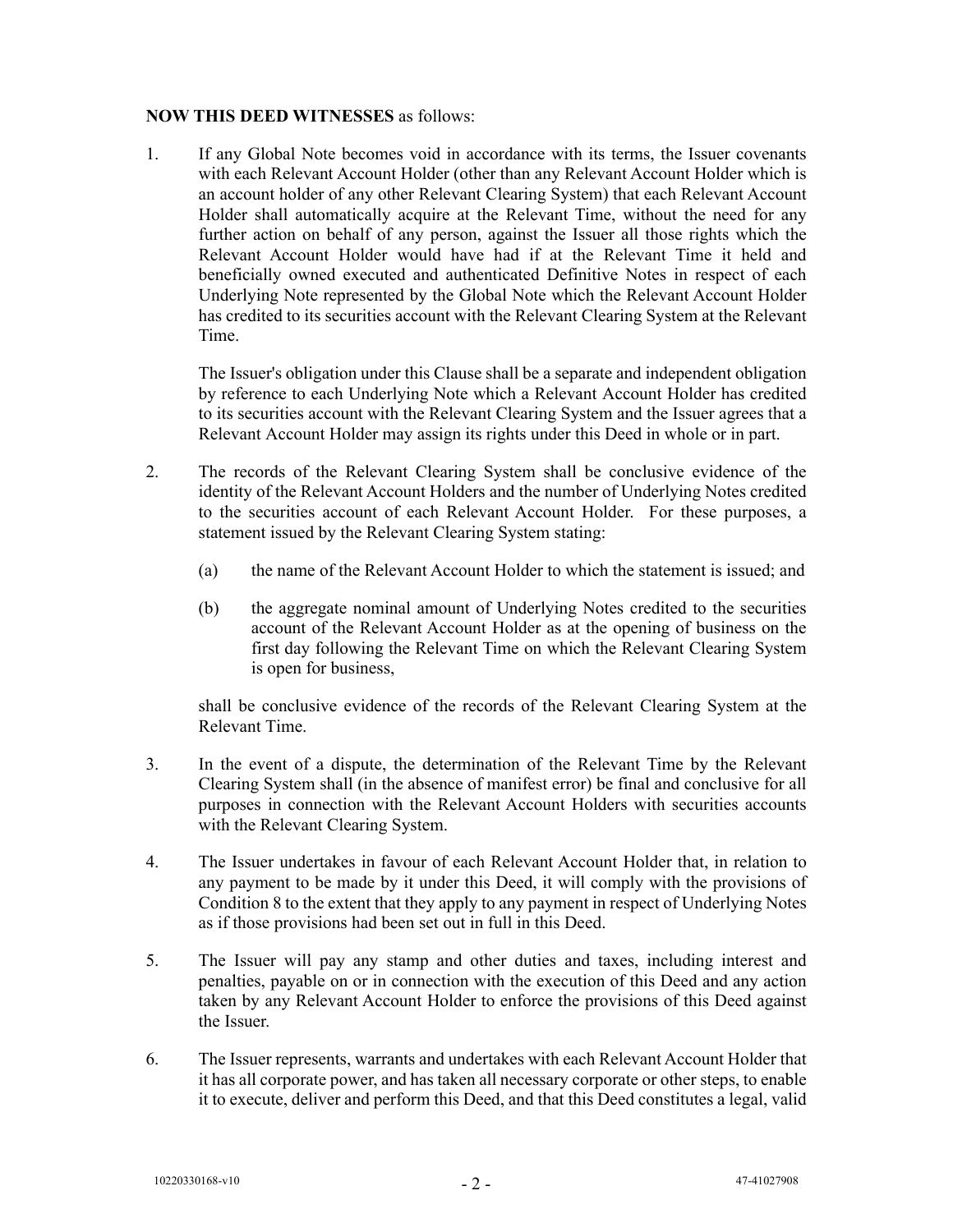and binding obligation of the Issuer enforceable in accordance with its terms subject to the laws of bankruptcy and other laws affecting the rights of creditors generally.

- 7. This Deed shall take effect as a Deed Poll for the benefit of the Relevant Account Holders from time to time. This Deed shall be deposited with and held by the common depositary for Euroclear and Clearstream, Luxembourg (being at the date of this Deed, The Bank of New York Mellon, London Branch at One Canada Square, London E14 5AL, United Kingdom) until all the obligations of the Issuer under this Deed have been discharged in full.
- 8. The Issuer acknowledges the right of every Relevant Account Holder to the production of, and the right of every Relevant Account Holder to obtain (upon payment of a reasonable charge) a copy of, this Deed, and further acknowledges and covenants that the obligations binding upon it contained in this Deed are owed to, and shall be for the account of, each and every Relevant Account Holder, and that each Relevant Account Holder shall be entitled severally to enforce these obligations against the Issuer.
- 9. This Deed is, and any non contractual obligations arising out of or in connection with it are, governed by, and shall be construed in accordance with, the laws of England.

The courts of England are to have exclusive jurisdiction to settle any disputes which may arise out of or in connection with this Deed and accordingly any legal action or proceedings arising out of or in connection with this Deed, including any legal action or proceedings relating to any non-contractual obligations which may arise out of or in connection with this Deed (together referred to as "**Proceedings**") may be brought in such courts.

The Issuer irrevocably submits to the exclusive jurisdiction of such courts and waives any objection to Proceedings in any such court whether on the ground of venue or on the ground that the Proceedings have been brought in an inconvenient forum.

The Issuer appoints Law Debenture Corporate Services Limited of 100 Wood Street, London, EC2V 7EX as its agent for service of process, and undertakes that, in the event that such process agent ceases so to act or no longer has an address in England, it will appoint another person as its agent for service of process for Proceedings in England in respect of any Proceedings in England. Nothing in this Clause shall affect the right to serve process in any other manner permitted by law.